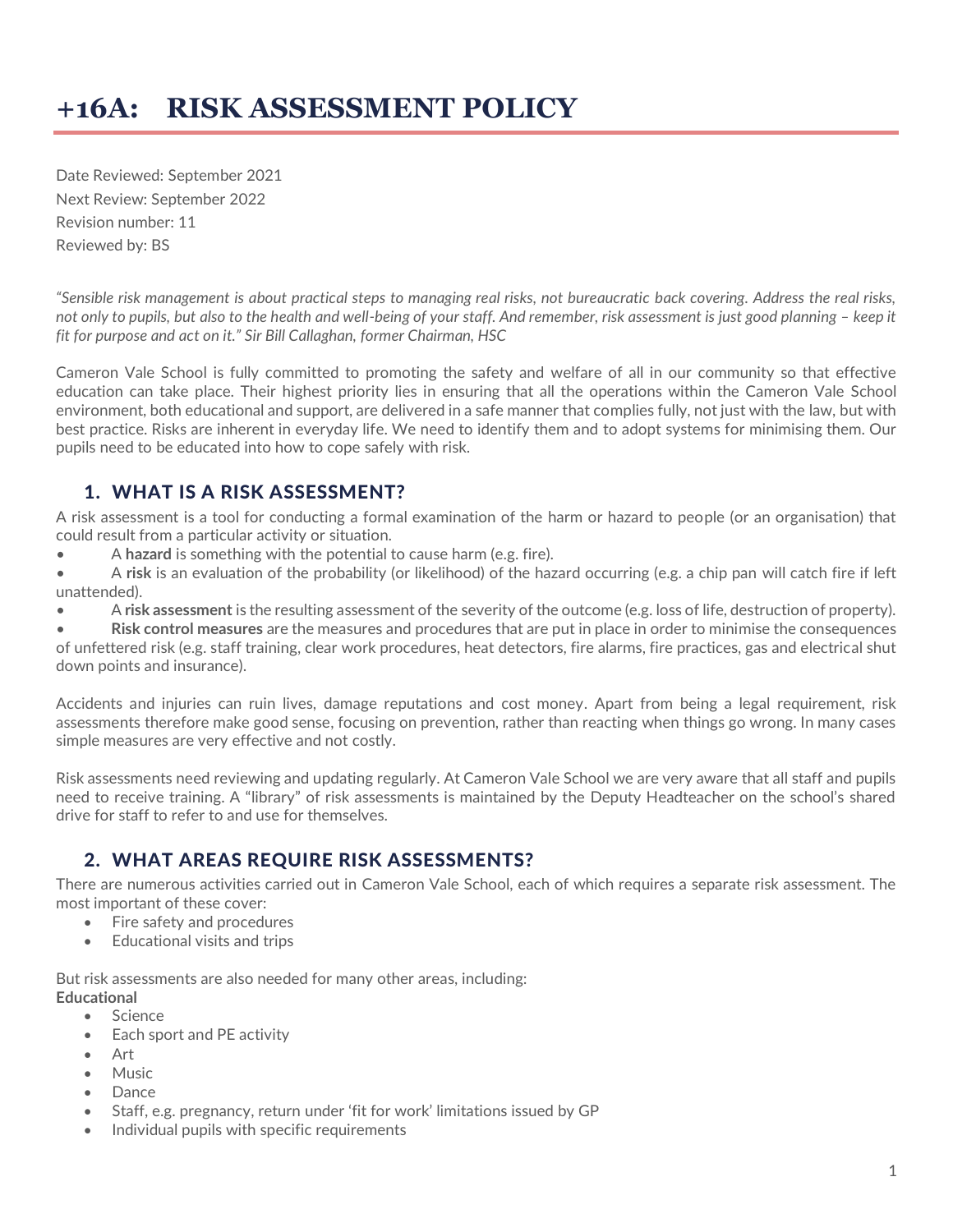To help us carry out effective risk assessments, and assess all risks adequately, we make use of model or generic risk assessments, for our educational activities and visits.

## 3. PASTORAL

The focus of our pastoral care policy is to ensure that every pupil leaves us as a confident, articulate young person capable of keeping him/herself safe. Our PSHCE programme and assemblies are directed towards promoting an increasing understanding as the pupils develop, of the risks that exist in both the real and the electronic worlds, and on sensible precautions that should be taken.

**Ongoing Pastoral Care:** Discussion of individual pupils forms a core of staff meetings; this information is minuted and shared with staff.

**Child Protection issues:** Records of concern are in place to identify children at risk beyond the environs of school.

**Anti-Bullying:** Cameron Vale School follows a clear Anti-bullying policy, of which all staff are made aware. Cameron Vale School keeps a central record of alleged bullying and actions taken.

## 4. MEDICAL AND FIRST AID

The Deputy Headteacher oversees the maintenance of risk assessments for first aid and all other treatments and procedures. Accident forms are maintained and the school office is responsible for ensuring that accident reports are recorded on the school's management system for review by the Senior Leadership Team.

Cameron Vale School's separate medical policy explains the procedures that we would follow in the event of a medical emergency. The Head is responsible for ensuring the reporting any notifiable accident that occurs on school premises to a pupil, member of staff, parent, visitor or contractor to the HSE in accordance with the Reporting of Injuries Diseases and Dangerous Occurrence Regulations (RIDDOR).

## 5. UNSUPERVISED ACCESS BY PUPILS

We ensure that pupils understand why they do not have unsupervised access to potentially dangerous areas, notably specialist teaching areas.

All flammables are kept securely locked. Pupils do not have access to the Maintenance and Catering areas of Cameron Vale Preparatory School.

# 6. CHILD PROTECTION

Our Child Protection policies and training for all staff form the core of our child protection risk management. Safer recruitment policies and procedures ensure that Cameron Vale School is not exposed to the risk of employing staff who are barred from working with children, and are not allowed to work in the UK.

## 7. SUPPORT AREAS

**Catering and Cleaning:** risk assessments and training are required for every item of catering and cleaning equipment, as well as for manual handling, slips and trips and the control of substances hazardous to health (COSHH). Induction and refresher training covers risk assessments, protective equipment and safety notices.

## 8. CONDUCTING A RISK ASSESSMENT

Our policy at Cameron Vale School is to reduce the risk in all activities to an acceptable level. In order to assure this, we ensure that

- Staff delivering the activity or instruction are appropriately trained
- Children receive instructions on safety and behaviour prior to the activity

- Children are appropriately equipped for the activity, including any necessary protective equipment for tasks identified as requiring its usage